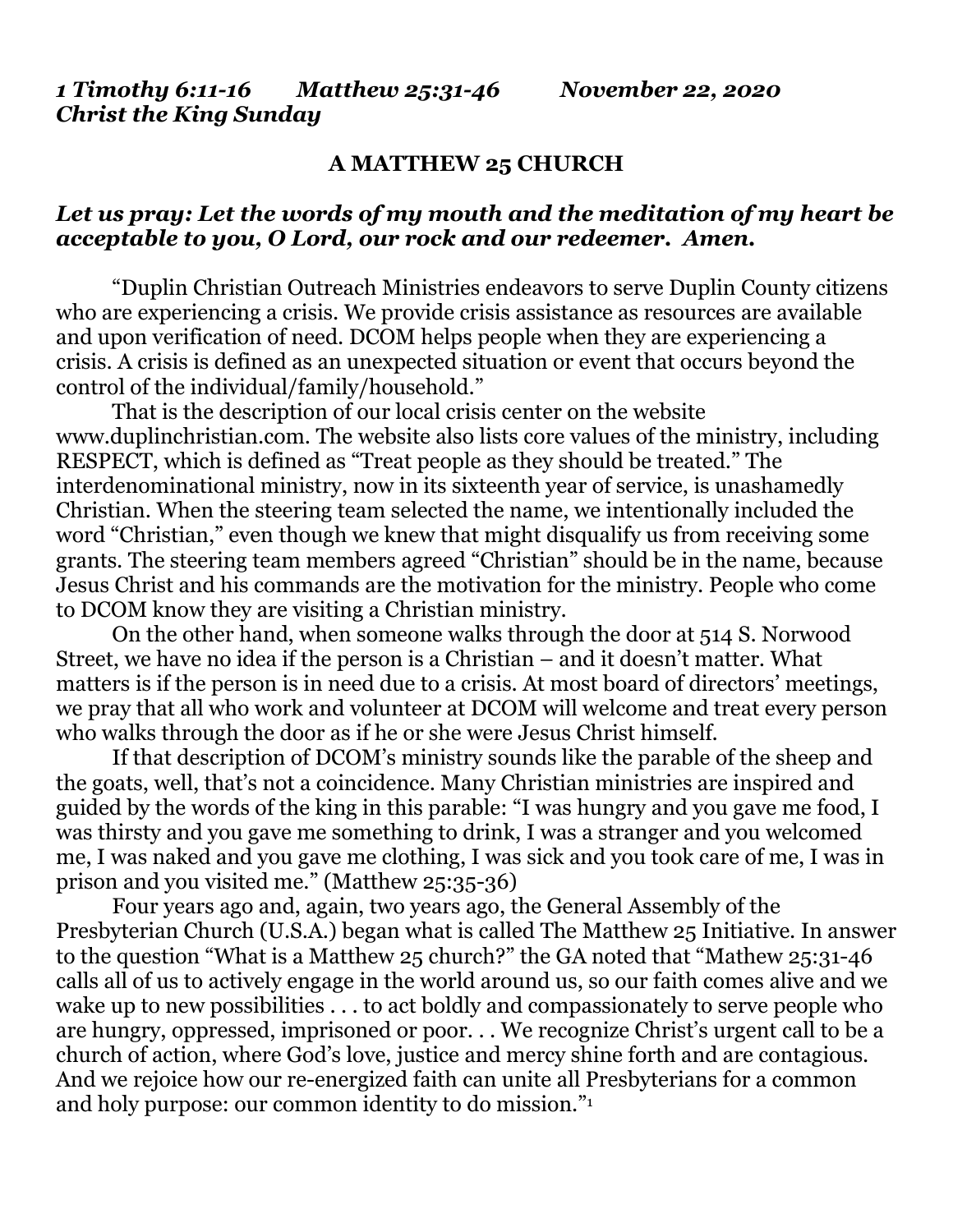Since March, and especially in the past few months, more people have come to our Helping Hands Food Pantry via Duplin Christian Outreach Ministries. Baptists on Mission have been distributing food boxes weekly at various points throughout Duplin County. Volunteers at the Poston Baptist Church site in Tin City hand out boxes of food to 125 – 150 families per week. Two years ago, in the aftermath of Hurricane Florence, people were in desperate need of help with food, shelter, clothing, water, and health care. What quickly became evident is that, while Florence might have caused some of those crisis situations, on the other hand, Florence pulled back a curtain on problems and needs all around us: economic disparity, lack of affordable housing, and food deserts, just to name a few.

Thank God we have helping ministries such as DCOM, Baptists on Mission, the Charity Rebuild Center, Blessings in Store, and many others. Thank God people are generous with their financial contributions and gifts in kind and with their volunteer hours. The ministries wouldn't exist otherwise.

But's here a nagging question underlying all of these ministries: Why do we have to have them in the first place? And the answer isn't because people have needs. The question is meant to get at the reasons *why* people have so many needs. While necessary and much appreciated, it's fairly easy to write a donation check or fill a bag with groceries or donate some items to the thrift store. The challenge comes in trying to address the underlying causes of the pressing needs in our community.

In an article about the Matthew 25 Initiative called "What does being a Matthew 25 church mean?" the author writes, "Being a Matthew 25 Church means you are actively engaged in one or more of the following ministries:

- Building congregational vitality by challenging people and congregations to deepen their faith and get actively and joyfully engaged with their community and the world.
- Dismantling structural racism by advocating and acting to break down the systems, practices and thinking that underlie discrimination, bias, prejudice and oppression of people of color.
- Eradicating systemic poverty by working to change laws, policies, plans and structures in our society that perpetuate economic exploitation of people who are poor.<sup>2</sup>

There are two interesting twists in this parable about the sheep and the goats. First, did you notice that the ones on the right and the ones on the left asked the very same question of the king, except for their actions at the end? "Lord, when was it that we saw you hungry or thirsty or a stranger or naked or sick or in prison, and did not take care of you?" The difference in their questions, however, is striking. The ones who *did* do these things had no idea they were serving the king when they fed, watered, clothed, tended, and visited those in need. In other words, they weren't doing it for the glory or to earn brownie points. They did it because they saw the need. However, the ones who *didn't* do these things seem to imply that if they had only known it was the king, then they certainly would have fed, watered, clothed, tended, and visited those in need. But that's sort of the point of the parable, isn't it?